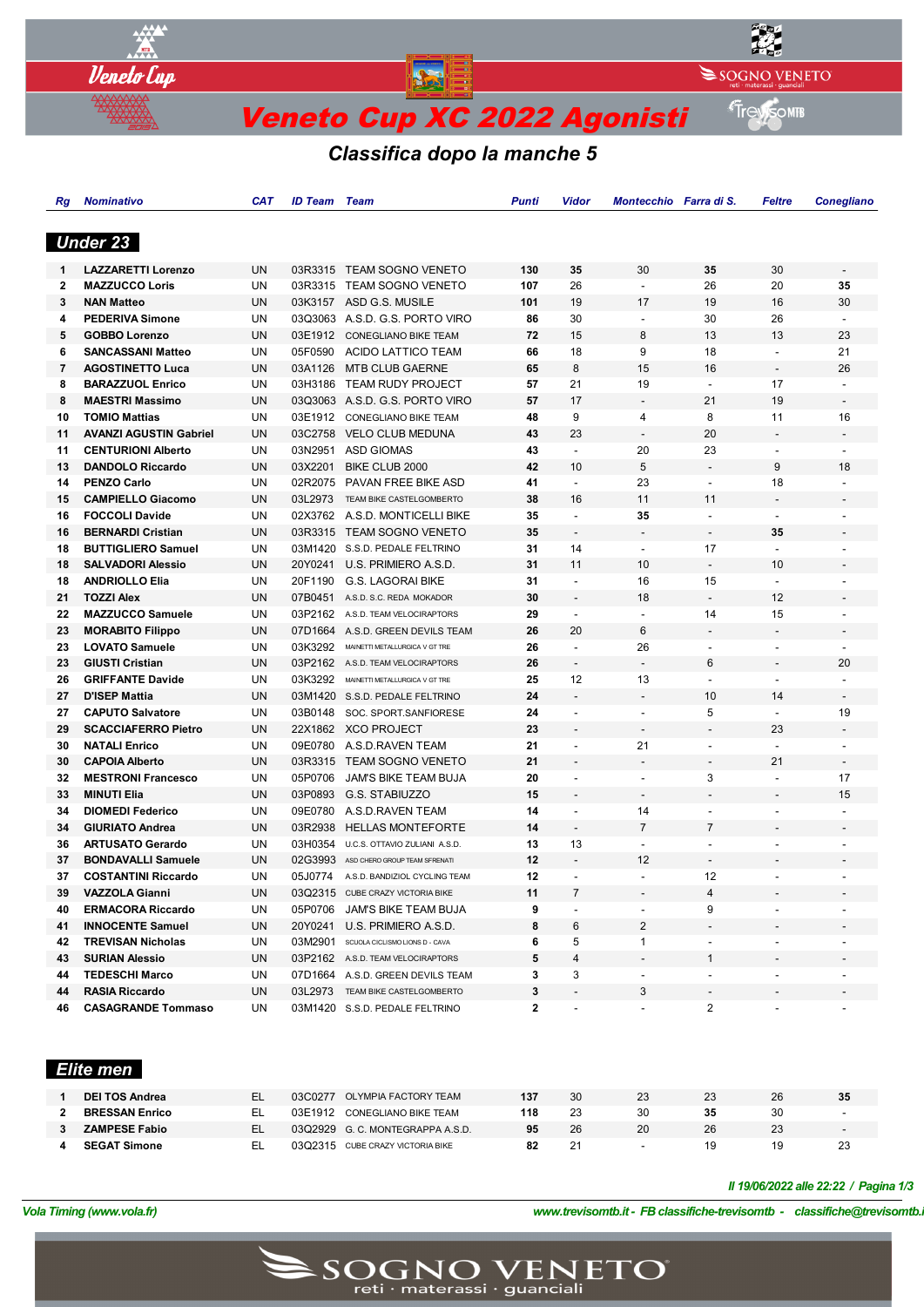*Classifica dopo la manche 5*

| Rq | <b>Nominativo</b>          | <b>CAT</b> | <b>ID Team</b> | Team                             | <b>Punti</b> | <b>Vidor</b>             | Montecchio Farra di S.   |                          | <b>Feltre</b>            | <b>Conegliano</b>            |
|----|----------------------------|------------|----------------|----------------------------------|--------------|--------------------------|--------------------------|--------------------------|--------------------------|------------------------------|
|    |                            |            |                |                                  |              |                          |                          |                          |                          |                              |
| 5  | <b>PETTINA' Nicholas</b>   | EL         | 03K3292        | MAINETTI METALLURGICA V GT TRE   | 70           |                          | 35                       | $\overline{\phantom{a}}$ | 35                       | $\overline{\phantom{a}}$     |
| 6  | <b>SALMISTRARO Stefano</b> | EL.        | 03J0012        | A.S.D. S.C. PADOVANI             | 62           | $\overline{\phantom{a}}$ | 21                       | 21                       | 20                       | $\overline{\phantom{0}}$     |
| 7  | <b>VISINELLI Rafael</b>    | EL         | 05F0590        | <b>ACIDO LATTICO TEAM</b>        | 56           |                          | 26                       | 30                       | $\overline{\phantom{a}}$ | $\overline{\phantom{a}}$     |
| 8  | <b>BOLLETTIN Gabriele</b>  | EL         | 03Q3063        | A.S.D. G.S. PORTO VIRO           | 54           | 20                       | $\overline{\phantom{a}}$ | 17                       | 17                       | $\overline{\phantom{a}}$     |
| 9  | <b>DAL PIVA Lorenzo</b>    | EL         | 03H3186        | <b>TEAM RUDY PROJECT</b>         | 51           | $\overline{\phantom{a}}$ | $\overline{\phantom{a}}$ | $\overline{\phantom{a}}$ | 21                       | 30                           |
| 10 | <b>CHECUZ Alessandro</b>   | EL         | 03X2665        | <b>CARISMA TEAM</b>              | 36           |                          | $\overline{\phantom{a}}$ | 18                       | 18                       | $\overline{\phantom{a}}$     |
| 11 | <b>FRUET Martino</b>       | EL         | 20J0315        | TEAM LAPIERRE - TRENTINO - ALE   | 35           | 35                       | $\overline{\phantom{a}}$ | $\overline{\phantom{a}}$ | $\overline{\phantom{a}}$ | $\overline{\phantom{a}}$     |
| 12 | <b>PICCIN Federico</b>     | EL.        | 03Q2315        | CUBE CRAZY VICTORIA BIKE         | 33           | 19                       | $\overline{\phantom{a}}$ | 14                       | $\overline{\phantom{a}}$ | $\overline{\phantom{0}}$     |
| 12 | <b>CESTONARO Mattia</b>    | EL         | 03L2973        | TEAM BIKE CASTELGOMBERTO         | 33           |                          | 18                       | 15                       | $\overline{\phantom{a}}$ | $\overline{\phantom{a}}$     |
| 14 | <b>PARENTI Nicola</b>      | EL         | 08Z3328        | BIKE ACADEMY RACING TEAM         | 26           |                          | $\overline{\phantom{a}}$ | $\overline{\phantom{a}}$ | $\overline{\phantom{a}}$ | 26                           |
| 15 | <b>MAZZUREGA Elia</b>      | EL         | 03K2637        | TEAM TODESCO                     | 20           | $\overline{\phantom{a}}$ | $\overline{\phantom{a}}$ | 20                       | $\overline{\phantom{a}}$ | $\overline{\phantom{a}}$     |
| 16 | <b>COLLINI Matteo</b>      | EL         | 09E0780        | A.S.D.RAVEN TEAM                 | 19           |                          | 19                       | $\overline{\phantom{a}}$ | $\overline{\phantom{a}}$ | ٠                            |
| 17 | <b>BRAMBILLA Davide</b>    | EL         |                | 02W3745 MTB INCREA BRUGHERIO ASD | 17           |                          | 17                       | $\overline{\phantom{a}}$ | $\overline{\phantom{a}}$ | $\overline{\phantom{a}}$     |
| 18 | <b>DONATI Mirko</b>        | EL         | 09E0780        | A.S.D.RAVEN TEAM                 | 16           |                          | 16                       | $\overline{\phantom{a}}$ | $\overline{\phantom{a}}$ | ۰                            |
| 18 | <b>CERISARA Stefano</b>    | EL         | 03V0541        | <b>TORRE BIKE</b>                | 16           |                          | $\overline{\phantom{a}}$ | 16                       | $\overline{\phantom{a}}$ | $\overline{\phantom{a}}$     |
| 20 | <b>MILANI Nicolo'</b>      | EL         | 03X0004        | <b>INFOCARS-ESTEMOTOR</b>        | 13           |                          | $\overline{\phantom{0}}$ | 13                       | -                        |                              |
| 21 | <b>DAL VECCHIO Yuri</b>    | EL         | 03P0893        | G.S. STABIUZZO                   | 12           |                          |                          | 12                       |                          | $\qquad \qquad \blacksquare$ |

## *Open Femminile*

|    | <b>ZARANTONELLO Maria</b> | DU  | 03K3292  | MAINETTI METALLURGICA V GT TRE   | 135 | 35                       | 35                       | 35                       | 30                       | -                        |
|----|---------------------------|-----|----------|----------------------------------|-----|--------------------------|--------------------------|--------------------------|--------------------------|--------------------------|
|    | LUCCA Vanessa             | DU  | 20F1190  | G.S. LAGORAI BIKE                | 79  | 26                       | $\overline{\phantom{0}}$ | 30                       | 23                       | $\overline{\phantom{a}}$ |
|    | <b>CAMPAGNA Erica</b>     | DU  |          | 03Q2315 CUBE CRAZY VICTORIA BIKE | 77  | 21                       | $\overline{\phantom{0}}$ | 21                       | $\overline{\phantom{a}}$ | 35                       |
|    | <b>BERTO Antonia</b>      | DU. |          | 05H0684 A.S.D. G.S. DONI 2004    | 72  | 23                       | 23                       | 26                       | ۰                        | $\overline{\phantom{a}}$ |
| 5. | <b>VICENTINI Sara</b>     | DU. | 03R3315  | <b>TEAM SOGNO VENETO</b>         | 65  | 30                       | $\overline{\phantom{0}}$ | $\overline{\phantom{0}}$ | 35                       | $\overline{\phantom{a}}$ |
| 6. | D'INCÀ Serena             | DU. |          | 03M1420 S.S.D. PEDALE FELTRINO   | 46  | 20                       | $\overline{\phantom{a}}$ | $\overline{\phantom{0}}$ | 26                       | $\overline{\phantom{a}}$ |
|    | PELLIZZARO Jessica        | DE  | 09W0721  | <b>TEAM CINGOLANI</b>            | 30  | $\overline{\phantom{a}}$ | 30                       |                          | $\overline{\phantom{0}}$ | $\overline{\phantom{0}}$ |
| 8  | <b>GUERRERA Martina</b>   | DF  | 021 4614 | <b>FRANCESCONI RACING</b>        | 26  | -                        | 26                       |                          | ۰                        | $\overline{\phantom{a}}$ |
| 9  | <b>BETTEGA Serena</b>     | DU  | 20Y0241  | U.S. PRIMIERO A.S.D.             | 23  | -                        | $\overline{\phantom{a}}$ | 23                       | $\overline{\phantom{a}}$ | -                        |

# *Donne Junior*

|     | <b>TURINA Matilde</b>         | DJ        | 03E1912 | <b>CONEGLIANO BIKE TEAM</b>      | 130 | 35                       | 30                       | 30 | 35                       | $\overline{\phantom{0}}$ |
|-----|-------------------------------|-----------|---------|----------------------------------|-----|--------------------------|--------------------------|----|--------------------------|--------------------------|
|     | <b>BARDELLE Anna</b>          | DJ        | 03H3186 | <b>TEAM RUDY PROJECT</b>         | 121 | 18                       | 21                       | 21 | 26                       | 35                       |
| 3   | ROSSA Alessia                 | DJ        |         | 03M1420 S.S.D. PEDALE FELTRINO   | 107 | 20                       | 19                       | 19 | 23                       | 26                       |
| 4   | <b>CARRETTA Gloria</b>        | DJ        | 03Q2315 | CUBE CRAZY VICTORIA BIKE         | 93  | 17                       | 20                       | 17 | 18                       | 21                       |
| 5.  | <b>MARANI Giada</b>           | <b>DJ</b> |         | 03Q2315 CUBE CRAZY VICTORIA BIKE | 83  | 19                       | $\overline{\phantom{a}}$ | 20 | 21                       | 23                       |
| 6.  | <b>SANTIN Gaia</b>            | DJ        | 03H3186 | <b>TEAM RUDY PROJECT</b>         | 79  | 23                       | 26                       |    | $\overline{\phantom{a}}$ | 30                       |
|     | <b>MONTIBELLER Alessandra</b> | DJ.       | 20K1302 | POLISPORTIVA OLTREFERSINA        | 77  | 21                       | $\overline{\phantom{a}}$ | 26 | 30                       | $\overline{\phantom{0}}$ |
| 8   | <b>PONTARA Chiara</b>         | DJ        | 03N2951 | ASD GIOMAS                       | 72  | 26                       | 23                       | 23 | $\overline{\phantom{a}}$ | ۰.                       |
| 9.  | <b>D'ESTE Camilla</b>         | DJ        | 03Q2315 | <b>CUBE CRAZY VICTORIA BIKE</b>  | 70  | 15                       | $\overline{\phantom{a}}$ | 16 | 20                       | 19                       |
| 9.  | <b>FONTANA Beatrice</b>       | DJ        | 03H3186 | <b>TEAM RUDY PROJECT</b>         | 70  | ۰                        | 35                       | 35 | $\overline{\phantom{a}}$ | $\sim$                   |
| 9   | <b>ZANIN Anna</b>             | DJ        | 03K3292 | MAINETTI METALLURGICA V GT TRE   | 70  | $\overline{\phantom{a}}$ | 18                       | 15 | 17                       | 20                       |
| 12  | <b>GIUSTI Chiara</b>          | DJ        | 03P2162 | A.S.D. TEAM VELOCIRAPTORS        | 53  | 16                       | ۰.                       | 18 | 19                       | $\overline{\phantom{a}}$ |
| 13. | <b>DAL MAS Matilde</b>        | DJ        | 03U2718 | TEAM BOSCO DI ORSAGO             | 30  | 30                       |                          |    | $\overline{\phantom{0}}$ | -                        |

# *Juniores*

|              | <b>BUSETTO Mattias</b>        | JU | 03E1912 | CONEGLIANO BIKE TEAM             | 112 | 26                       | 21                       | 21             | 18 | 26                       |
|--------------|-------------------------------|----|---------|----------------------------------|-----|--------------------------|--------------------------|----------------|----|--------------------------|
| $\mathbf{2}$ | <b>CESCHIN Matteo</b>         | JU | 03C2758 | <b>VELO CLUB MEDUNA</b>          | 100 | 35                       | 35                       | 30             | ۰  | -                        |
| 3            | <b>PRA' Ettore</b>            | JU | 03H3186 | <b>TEAM RUDY PROJECT</b>         | 95  | $\overline{\phantom{a}}$ | 30                       | 35             | 30 | $\overline{\phantom{0}}$ |
| 4            | <b>BUOSO Alex</b>             | JU | 03C2758 | <b>VELO CLUB MEDUNA</b>          | 94  | 30                       | 20                       | 18             | 26 | -                        |
| 5.           | <b>MANTOVAN TOMMASO Maria</b> | JU | 03Y0528 | S.C.D. DOPLA TREVISO             | 90  | 20                       | 17                       | 15             | 17 | 21                       |
| 6.           | <b>SCHIAVINATO Francesco</b>  | JU | 03P2162 | A.S.D. TEAM VELOCIRAPTORS        | 84  | $\overline{\phantom{a}}$ | $\overline{\phantom{a}}$ | 26             | 23 | 35                       |
|              | <b>PICCIN Alessandro</b>      | JU |         | 03Q2315 CUBE CRAZY VICTORIA BIKE | 81  | $\overline{\phantom{a}}$ | 23                       | 12             | 16 | 30                       |
| 8.           | <b>BEAN Simone</b>            | JU | 03Z2771 | <b>BIKERS FOR EVER</b>           | 75  | 19                       | 16                       | 9              | 11 | 20                       |
| 9            | <b>MARES Elia</b>             | JU |         | 03Q2929 G. C. MONTEGRAPPA A.S.D. | 74  | 23                       | 19                       | 17             | 15 | $\overline{\phantom{a}}$ |
| 10.          | <b>PELLEGRINI Kevin</b>       | JU | 21Z1107 | ASC KARDAUN-CARDANO              | 70  | 21                       | 13                       | 16             | 20 |                          |
| 11           | <b>MANTO Giorgio</b>          | JU |         | 03H3186 TEAM RUDY PROJECT        | 67  | $\overline{\phantom{a}}$ | 26                       | 20             | 21 | $\overline{\phantom{a}}$ |
| 12           | <b>ZARA Alberto</b>           | JU | 05F0590 | ACIDO LATTICO TEAM               | 50  | 15                       | 9                        | $\overline{ }$ | ۰  | 19                       |
| 13           | <b>POLO Giovanni</b>          | JU | 03A1126 | <b>MTB CLUB GAERNE</b>           | 48  | 13                       | 8                        | $\overline{4}$ | 9  | 14                       |
| 14           | <b>SIST Andrea</b>            | JU | 05F0590 | ACIDO LATTICO TEAM               | 45  | 17                       | 14                       | 14             | ۰  |                          |
| 15.          | <b>BOTTAREL Matteo</b>        | JU | 03Z3339 | ASD SOLIGO BIKE TEAM             | 42  | 12                       | $\overline{\phantom{0}}$ | 5              | 8  | 17                       |

# *VolaSoftControlPdf Il 19/06/2022 alle 22:22 / Pagina 2/3*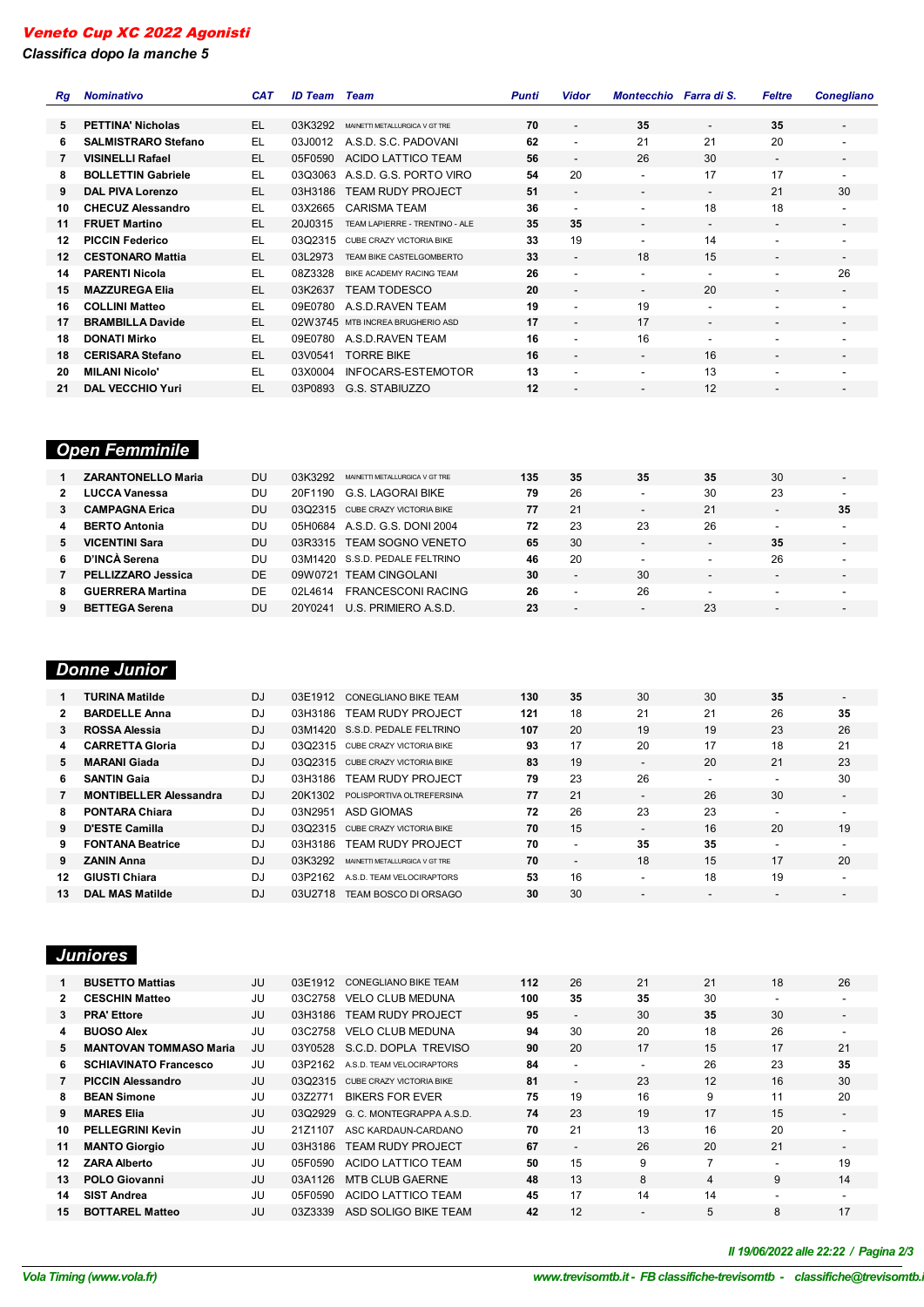*Classifica dopo la manche 5*

| Rg | <b>Nominativo</b>                     | <b>CAT</b> | <b>ID Team</b>     | <b>Team</b>                                | <b>Punti</b>   | Vidor                         | Montecchio Farra di S.   |                                | <b>Feltre</b>            | <b>Conegliano</b>        |
|----|---------------------------------------|------------|--------------------|--------------------------------------------|----------------|-------------------------------|--------------------------|--------------------------------|--------------------------|--------------------------|
|    | <b>DE FAVERI Manuel</b>               | JU         | 03K3157            |                                            | 40             | 11                            | 5                        | 6                              |                          | 18                       |
| 16 |                                       |            |                    | ASD G.S. MUSILE                            |                | $\blacksquare$                |                          |                                | 35                       |                          |
| 17 | <b>ZAVAN Martino</b>                  | JU         | 03R3315<br>03P0893 | <b>TEAM SOGNO VENETO</b><br>G.S. STABIUZZO | 35<br>29       | 18                            | $\blacksquare$           | $\overline{\phantom{a}}$<br>11 |                          |                          |
| 18 | <b>WINKLER Giovanni</b>               | JU         |                    |                                            |                |                               |                          |                                |                          |                          |
| 19 | <b>ALFERII Elia</b>                   | JU         | 03N2951            | <b>ASD GIOMAS</b>                          | 28             | $\overline{\phantom{a}}$<br>5 | 18<br>$\overline{4}$     | 10<br>$\overline{1}$           | $\overline{\phantom{a}}$ | $\blacksquare$           |
| 20 | <b>NARDIN Nicolo'</b>                 | JU         | 03X2201            | BIKE CLUB 2000                             | 27             |                               |                          |                                | 5                        | 12                       |
| 21 | <b>GIONCO Lorenzo</b>                 | JU         | 03Z3339            | ASD SOLIGO BIKE TEAM                       | 25             | 8<br>14                       | $\blacksquare$           | $\blacksquare$                 | 6                        | 11<br>$\overline{a}$     |
| 22 | <b>DE ROSSI Alessandro</b>            | JU         | 03K3292            | MAINETTI METALLURGICA V GT TRE             | 24             |                               | 10                       | $\overline{\phantom{a}}$       |                          |                          |
| 22 | <b>DE OT Nicolas</b>                  | JU         | 03Z3339            | ASD SOLIGO BIKE TEAM                       | 24             | 9                             | $\blacksquare$           | 2                              | $\blacksquare$           | 13                       |
| 24 | <b>DI GASPERO Cristiano</b>           | JU         | 05P0706            | <b>JAM'S BIKE TEAM BUJA</b>                | 23             |                               |                          | 23                             |                          | $\blacksquare$           |
| 24 | <b>GOBBO Tommaso</b>                  | JU         |                    | 03Q2315 CUBE CRAZY VICTORIA BIKE           | 23             | $\overline{a}$                | $\blacksquare$           | 13                             | 10                       | $\blacksquare$           |
| 24 | <b>LUCA Davide</b>                    | JU         | 03E1912            | <b>CONEGLIANO BIKE TEAM</b>                | 23             |                               |                          | $\overline{\phantom{a}}$       | $\overline{\phantom{a}}$ | 23                       |
| 27 | <b>BISARO GABRIEL LORENZO Michele</b> | JU         | 05P0706            | <b>JAM'S BIKE TEAM BUJA</b>                | 19             |                               |                          | 19                             | $\overline{\phantom{a}}$ | $\blacksquare$           |
| 27 | <b>FERRARA Giorgio</b>                | JU         | 02D0220            | TEAM ALBA OROBIA BIKE ASD                  | 19             | $\overline{a}$                |                          |                                | 19                       | $\overline{\phantom{a}}$ |
| 29 | <b>ULLIANA Davide</b>                 | JU         |                    | 03Q2315 CUBE CRAZY VICTORIA BIKE           | 17             | $\blacksquare$                | $\sim$                   | $\sim$                         | $\overline{7}$           | 10                       |
| 30 | <b>DE GASPARI Andrea</b>              | JU         | 03R2938            | <b>HELLAS MONTEFORTE</b>                   | 16             | 16                            |                          |                                |                          | $\overline{\phantom{a}}$ |
| 30 | <b>ESPOSITO Francesco</b>             | JU         | 20Y0241            | U.S. PRIMIERO A.S.D.                       | 16             | $\blacksquare$                | $\blacksquare$           | $\overline{\phantom{a}}$       | $\overline{\phantom{a}}$ | 16                       |
| 32 | <b>ABENI Matteo</b>                   | JU         |                    | 02X3762 A.S.D. MONTICELLI BIKE             | 15             | $\overline{a}$                | 15                       | $\overline{\phantom{a}}$       | $\overline{\phantom{a}}$ | $\blacksquare$           |
| 32 | <b>BIZ Leonardo</b>                   | JU         | 03R3106            | TEAM OTTAVIO BOTTECCHIA                    | 15             |                               | $\blacksquare$           | $\overline{\phantom{a}}$       | $\overline{\phantom{a}}$ | 15                       |
| 34 | <b>GUZZONATO Davide</b>               | JU         | 02D0220            | TEAM ALBA OROBIA BIKE ASD                  | 14             | $\overline{\phantom{0}}$      |                          | $\overline{a}$                 | 14                       |                          |
| 35 | <b>VOLGGER Michael</b>                | JU         | 21P1015            | JUNIOR TEAM SÜDTIROL ASV                   | 13             | $\overline{\phantom{a}}$      | $\overline{\phantom{a}}$ | $\overline{\phantom{a}}$       | 13                       |                          |
| 36 | <b>BIANCHI Stefano</b>                | JU         | 02A3596            | TEAM MANUEL BIKE                           | 12             |                               | 12                       | $\overline{a}$                 |                          | $\overline{\phantom{a}}$ |
| 36 | <b>IACOVELLI Christian</b>            | JU         | 05J0302            | A.S.D. TEAM SALVADOR                       | 12             | $\overline{a}$                | $\blacksquare$           | 3                              | $\blacksquare$           | 9                        |
| 36 | <b>SETTIN Mattia</b>                  | JU         |                    | 03M1736 BETTINI BIKE TEAM                  | 12             |                               | $\blacksquare$           | $\overline{\phantom{a}}$       | 12                       |                          |
| 39 | <b>FOCCOLI Simone</b>                 | JU         | 02X3762            | A.S.D. MONTICELLI BIKE                     | 11             | $\overline{a}$                | 11                       | $\ddot{\phantom{a}}$           | $\overline{a}$           | $\overline{a}$           |
| 40 | <b>FACCHIN Alessandro</b>             | JU         | 03A1126            | <b>MTB CLUB GAERNE</b>                     | 10             | 10                            |                          | $\overline{a}$                 |                          | $\overline{a}$           |
| 41 | <b>DE BENETTI Christian</b>           | JU         | 03H0354            | U.C.S. OTTAVIO ZULIANI A.S.D.              | 9              | $\overline{2}$                | $\overline{\phantom{a}}$ | $\overline{a}$                 | ÷,                       | $\overline{7}$           |
| 42 | <b>VIOL Sebastiano</b>                | JU         |                    | 03Q2315 CUBE CRAZY VICTORIA BIKE           | 8              | 6                             |                          | ÷,                             | 2                        | $\overline{\phantom{m}}$ |
| 42 | DA PARE' Alessandro                   | JU         | 05J0774            | A.S.D. BANDIZIOL CYCLING TEAM              | 8              | $\overline{a}$                | $\blacksquare$           | 8                              | $\overline{\phantom{a}}$ |                          |
| 42 | <b>QUAIA Riccardo</b>                 | JU         | 05F0590            | ACIDO LATTICO TEAM                         | 8              | $\overline{\phantom{a}}$      | $\overline{\phantom{a}}$ | $\overline{\phantom{a}}$       | $\overline{\phantom{a}}$ | 8                        |
| 45 | <b>MORISI Andrea</b>                  | JU         |                    | 07D1664 A.S.D. GREEN DEVILS TEAM           | $\overline{7}$ | $\overline{7}$                | $\blacksquare$           | $\overline{\phantom{a}}$       | $\overline{\phantom{a}}$ |                          |
| 45 | <b>PERCO Francesco</b>                | JU         | 03M1420            | S.S.D. PEDALE FELTRINO                     | $\overline{7}$ | $\overline{4}$                |                          | $\overline{\phantom{a}}$       | 3                        |                          |
| 45 | <b>CRISTOFOLETTI Matteo</b>           | JU         | 02X2228            | ZAINA CLUB A.S.D.                          | $\overline{7}$ | $\overline{a}$                | $\overline{7}$           | $\overline{a}$                 | $\overline{a}$           |                          |
| 48 | <b>BRUNELLI Francesco</b>             | JU         | 03T3204            | MTB AQUILE TEAM FUMANE                     | 6              |                               | 6                        |                                |                          | $\overline{\phantom{m}}$ |
| 48 | <b>SOMMARIVA Samuele</b>              | JU         | 03R3106            | TEAM OTTAVIO BOTTECCHIA                    | 6              | $\overline{\phantom{0}}$      | $\overline{\phantom{a}}$ | $\overline{a}$                 | $\blacksquare$           | 6                        |
| 50 | <b>DALLA CORTE Giovanni</b>           | JU         |                    | 03M1420 S.S.D. PEDALE FELTRINO             | 5              | 3                             | $\overline{2}$           | $\overline{\phantom{a}}$       | $\overline{\phantom{a}}$ |                          |
| 50 | <b>PETRIS Gabriele</b>                | JU         | 05P0706            | JAM'S BIKE TEAM BUJA                       | 5              | $\overline{a}$                | $\blacksquare$           | $\overline{\phantom{a}}$       | $\blacksquare$           | 5                        |
| 52 | <b>SERAFIN Aronne</b>                 | JU         | 03A1126            | <b>MTB CLUB GAERNE</b>                     | 4              |                               |                          | $\overline{\phantom{a}}$       | 4                        | $\overline{a}$           |
| 52 | <b>TONON Mattia</b>                   | JU         | 03Q2315            | CUBE CRAZY VICTORIA BIKE                   | 4              | $\overline{a}$                |                          | L.                             | $\overline{a}$           | 4                        |
| 54 | <b>GREGORI Leonardo</b>               | JU         | 03T3204            | MTB AQUILE TEAM FUMANE                     | 3              |                               | 3                        |                                |                          | $\overline{\phantom{a}}$ |
| 54 | RANDAZZO Andrea                       | <b>JMT</b> | 05C0104            | ASD LIB.GRADISCA FRIULI ANTINC             | 3              | $\overline{a}$                | $\blacksquare$           | $\overline{a}$                 | $\overline{\phantom{a}}$ | 3                        |
| 56 | <b>CAVALLIN Nicolo</b>                | JU         | 03P0893            | G.S. STABIUZZO                             | $\mathbf{1}$   | $\mathbf{1}$                  |                          |                                |                          |                          |
| 56 | <b>BAIGUERA Michele</b>               | JU         | 02X2228            | ZAINA CLUB A.S.D.                          | 1              | $\overline{a}$                | $\mathbf{1}$             | $\blacksquare$                 |                          |                          |
| 56 | <b>SANTOLIN Paride</b>                | JU         | 03X2201            | BIKE CLUB 2000                             | 1              |                               |                          |                                | $\mathbf{1}$             |                          |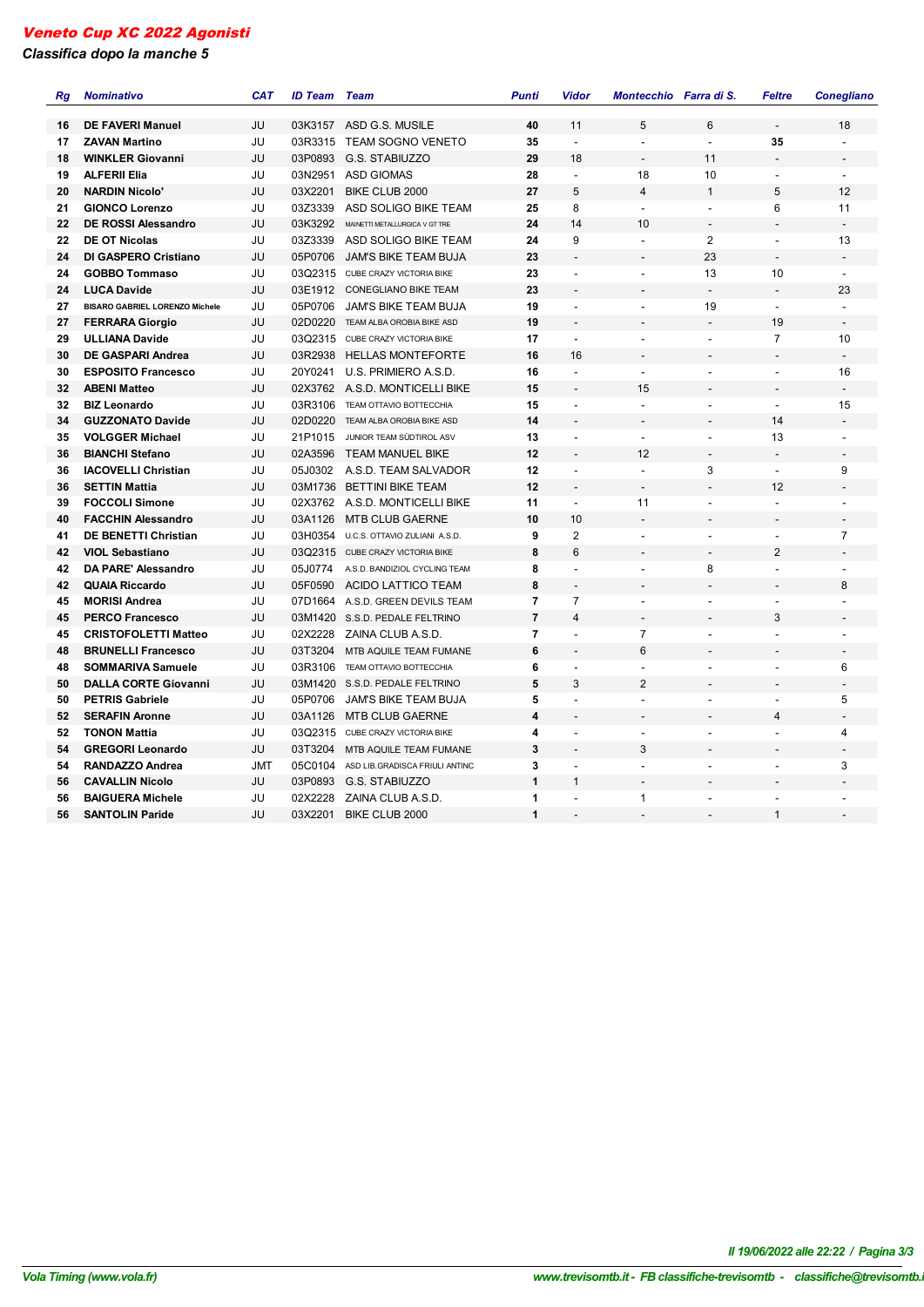

# *Classifica dopo la manche 5*

| <b>Rg</b> Nominativo | <b>CAT</b> | Vidor Montecchio Farra di S. Feltre Conegliano |  | Punti |
|----------------------|------------|------------------------------------------------|--|-------|
|                      |            |                                                |  |       |

### *1 - CUBE CRAZY VICTORIA BIKE*

| 15  | <b>CARRETTA Gloria</b>   | D <sub>J</sub> | 17       | 20       | 17       | 18             | 21       |     |
|-----|--------------------------|----------------|----------|----------|----------|----------------|----------|-----|
|     |                          |                |          |          |          |                |          |     |
| 19  | <b>MARANI Giada</b>      | DJ             | 19       | $\Omega$ | 20       | 21             | 23       |     |
| 20  | <b>SEGAT Simone</b>      | EL.            | 21       | $\Omega$ | 19       | 19             | 23       |     |
| 21  | <b>PICCIN Alessandro</b> | JU             | $\Omega$ | 23       | 12       | 16             | 30       |     |
| 24  | <b>CAMPAGNA Erica</b>    | DU             | 21       | $\Omega$ | 21       | $\Omega$       | 35       |     |
| 32  | <b>D'ESTE Camilla</b>    | DJ             | 15       | $\Omega$ | 16       | 20             | 19       |     |
| 64  | <b>PICCIN Federico</b>   | EL.            | 19       | $\Omega$ | 14       | $\Omega$       | $\Omega$ |     |
| 89  | <b>GOBBO Tommaso</b>     | JU.            | $\Omega$ | $\Omega$ | 13       | 10             | $\Omega$ |     |
| 100 | <b>ULLIANA Davide</b>    | JU             | $\Omega$ | $\Omega$ | $\Omega$ | $\overline{7}$ | 10       |     |
| 120 | <b>VAZZOLA Gianni</b>    | <b>UN</b>      | 7        | $\Omega$ | 4        | $\Omega$       | $\Omega$ |     |
| 125 | <b>VIOL Sebastiano</b>   | JU             | 6        | $\Omega$ | $\Omega$ | $\overline{2}$ | $\Omega$ |     |
| 139 | <b>TONON Mattia</b>      | JU             | $\Omega$ | $\Omega$ | $\Omega$ | $\Omega$       | 4        |     |
|     |                          |                | 125      | 43       | 136      | 113            | 165      | 582 |

#### *2 - TEAM RUDY PROJECT*

| 5  | <b>BARDELLE Anna</b>    | DJ.       | 18       | 21       | 21       | 26  | 35 |     |
|----|-------------------------|-----------|----------|----------|----------|-----|----|-----|
| 13 | <b>PRA' Ettore</b>      | JU        | 0        | 30       | 35       | 30  | 0  |     |
| 23 | <b>SANTIN Gaia</b>      | DJ        | 23       | 26       | 0        | 0   | 30 |     |
| 34 | <b>FONTANA Beatrice</b> | DJ        | 0        | 35       | 35       | 0   | 0  |     |
| 36 | <b>MANTO Giorgio</b>    | JU        | 0        | 26       | 20       | 21  | 0  |     |
| 41 | <b>BARAZZUOL Enrico</b> | <b>UN</b> | 21       | 19       | 0        | 17  | 0  |     |
| 46 | <b>DAL PIVA Lorenzo</b> | EL.       | $\Omega$ | $\Omega$ | $\Omega$ | 21  | 30 |     |
|    |                         |           | 62       | 157      | 111      | 115 | 95 | 540 |

### *3 - CONEGLIANO BIKE TEAM*

|    |                        |     | 108 | 93 | 107 | 107 | 88 | 503 |
|----|------------------------|-----|-----|----|-----|-----|----|-----|
| 91 | <b>LUCA Davide</b>     | JU  | 0   | 0  | 0   | 0   | 23 |     |
| 49 | <b>TOMIO Mattias</b>   | UN  | 9   | 4  | 8   | 11  | 16 |     |
| 30 | <b>GOBBO Lorenzo</b>   | UN  | 15  | 8  | 13  | 13  | 23 |     |
|    | <b>BUSETTO Mattias</b> | JU. | 26  | 21 | 21  | 18  | 26 |     |
| 6  | <b>BRESSAN Enrico</b>  | EL  | 23  | 30 | 35  | 30  | 0  |     |
| 3  | <b>TURINA Matilde</b>  | DJ  | 35  | 30 | 30  | 35  | 0  |     |

#### *4 - TEAM SOGNO VENETO*

| 4  | LAZZARETTI Lorenzo       | <b>UN</b> | 35       | 30       | 35 | 30  |    |  |
|----|--------------------------|-----------|----------|----------|----|-----|----|--|
| 8  | <b>MAZZUCCO Loris</b>    | UN        | 26       | 0        | 26 | 20  | 35 |  |
| 38 | <b>VICENTINI Sara</b>    | <b>DU</b> | 30       | $\Omega$ | 0  | 35  | 0  |  |
| 62 | <b>BERNARDI Cristian</b> | <b>UN</b> | 0        | 0        | 0  | 35  |    |  |
| 63 | <b>ZAVAN Martino</b>     | JU.       | $\Omega$ | $\Omega$ | 0  | 35  | 0  |  |
| 93 | <b>CAPOIA Alberto</b>    | UN        | 0        | 0        | 0  | 21  |    |  |
|    |                          |           |          | 30       | 61 | 176 | 35 |  |

## *5 - MAINETTI METALLURGICA V GT TRE*

| 2  | <b>ZARANTONELLO Maria</b> | DU        | 35       | 35  | 35       | 30 | 0  |  |
|----|---------------------------|-----------|----------|-----|----------|----|----|--|
| 33 | <b>PETTINA' Nicholas</b>  | EL.       | 0        | 35  | 0        | 35 |    |  |
| 35 | <b>ZANIN Anna</b>         | DJ        | $\Omega$ | 18  | 15       | 17 | 20 |  |
| 77 | <b>LOVATO Samuele</b>     | <b>UN</b> | 0        | 26  | $\Omega$ | 0  | 0  |  |
| 81 | <b>GRIFFANTE Davide</b>   | <b>UN</b> | 12       | 13  | $\Omega$ | 0  | 0  |  |
| 83 | DE ROSSI Alessandro JU    |           | 14       | 10  | 0        | 0  |    |  |
|    |                           |           | 61       | 137 | 50       | 82 | 20 |  |

#### *6 - VELO CLUB MEDUNA*

|    |                               |    | 88 | 55 | 68 | 26 |  |
|----|-------------------------------|----|----|----|----|----|--|
| 52 | <b>AVANZI AGUSTIN Gabriel</b> | UN | 23 |    | 20 |    |  |
| 14 | <b>BUOSO Alex</b>             |    | 30 | 20 |    | 26 |  |
| 11 | <b>CESCHIN Matteo</b>         | JU | 35 | 35 | 30 |    |  |

## *7 - ACIDO LATTICO TEAM*

| 37  | <b>SANCASSANI Matteo</b> | <b>UN</b> | 18 | 9  | 18       | 21 |  |
|-----|--------------------------|-----------|----|----|----------|----|--|
| 43  | <b>VISINELLI Rafael</b>  | EL.       |    | 26 | 30       |    |  |
| 47  | <b>ZARA Alberto</b>      | JU        | 15 | 9  |          | 19 |  |
| 51  | <b>SIST Andrea</b>       | JU        | 17 | 14 | 14       |    |  |
| 128 | <b>QUAIA Riccardo</b>    | JU        | 0  | 0  | $\Omega$ |    |  |

| Ra | Nominativo | <b>CAT</b> |    |    |    |              | Vidor Montecchio Farra di S. Feltre Conegliano | <b>Punti</b> |
|----|------------|------------|----|----|----|--------------|------------------------------------------------|--------------|
|    |            |            | 50 | 58 | 69 | $\mathbf{o}$ | -48                                            | 225          |

## *8 - S.S.D. PEDALE FELTRINO*

| 9   | <b>ROSSA Alessia</b>         | DJ        | 20       | 19       | 19             | 23       | 26       |  |
|-----|------------------------------|-----------|----------|----------|----------------|----------|----------|--|
| 50  | D'INCÀ Serena                | DU        | 20       | $\Omega$ | 0              | 26       | 0        |  |
| 66  | <b>BUTTIGLIERO Samuel UN</b> |           | 14       | $\Omega$ | 17             | $\Omega$ | $\Omega$ |  |
| 85  | <b>D'ISEP Mattia</b>         | <b>UN</b> | 0        | $\Omega$ | 10             | 14       | 0        |  |
|     | 130 PERCO Francesco          | JU        | 4        | $\Omega$ | $\Omega$       | 3        | $\Omega$ |  |
| 136 | <b>DALLA CORTE Giovanni</b>  | JU        | 3        | 2        | 0              | $\Omega$ | 0        |  |
| 144 | <b>CASAGRANDE Tommaso</b>    | <b>UN</b> | $\Omega$ | $\Omega$ | $\overline{2}$ | $\Omega$ | $\Omega$ |  |
|     |                              |           | 61       | 21       | 48             | 66       | 26       |  |

#### *9 - A.S.D. G.S. PORTO VIRO*

| 17 | <b>PEDERIVA Simone</b>    | UN        | 30 | 30 | 26 |      |
|----|---------------------------|-----------|----|----|----|------|
| 42 | <b>MAESTRI Massimo</b>    | <b>UN</b> |    |    | 19 |      |
| 44 | <b>BOLLETTIN Gabriele</b> | EI        | 20 |    |    |      |
|    |                           |           | 67 | 68 | 62 | 197. |

#### *10 - A.S.D. TEAM VELOCIRAPTORS*

| 73<br>79 | <b>MAZZUCCO Samuele</b><br><b>GIUSTI Cristian</b> | <b>UN</b><br>UN | 0<br>0 | $\Omega$<br>0 | 14<br>ĥ | 15 | 20 |  |
|----------|---------------------------------------------------|-----------------|--------|---------------|---------|----|----|--|
| 45       | <b>GIUSTI Chiara</b>                              | DJ              | 16     | 0             | 18      | 19 |    |  |
| 18       | <b>SCHIAVINATO Francesco</b>                      | JU              | 0      | $\Omega$      | 26      | 23 | 35 |  |

## *11 - G. C. MONTEGRAPPA A.S.D.*

| 12 | <b>ZAMPESE Fabio</b> |    | 20 | 26 |    |   |     |
|----|----------------------|----|----|----|----|---|-----|
| 27 | <b>MARES Elia</b>    |    |    |    |    |   |     |
|    |                      | 49 | 39 | 43 | 38 | 0 | 169 |

### *12 - ASD GIOMAS*

|    |                           |    | 26 | 61 | 56 |  | 143 |
|----|---------------------------|----|----|----|----|--|-----|
|    | 74 ALFERII Elia           | JU |    | 18 | 10 |  |     |
| 53 | <b>CENTURIONI Alberto</b> | UN |    | 20 | 23 |  |     |
| 28 | <b>PONTARA Chiara</b>     | DJ | 26 | 23 | 23 |  |     |
|    |                           |    |    |    |    |  |     |

## *13 - ASD G.S. MUSILE*

| 10 | <b>NAN Matteo</b>       | JN |    |    |    |    | 30 |     |
|----|-------------------------|----|----|----|----|----|----|-----|
| 57 | <b>DE FAVERI Manuel</b> | JU |    |    |    |    |    |     |
|    |                         |    | 30 | 22 | 25 | 16 | 48 | 141 |

### *14 - OLYMPIA FACTORY TEAM*

| <b>DEI TOS Andrea</b> | ડા |    |    |    | ວະ |     |
|-----------------------|----|----|----|----|----|-----|
|                       | 30 | 23 | 23 | 26 | 35 | 137 |

# *15 - MTB CLUB GAERNE*

| 39  | <b>AGOSTINETTO Luca</b> | <b>UN</b> |    | 15 | 16 |    | 26 |  |
|-----|-------------------------|-----------|----|----|----|----|----|--|
| 48  | <b>POLO Giovanni</b>    | JU        | 13 |    |    |    |    |  |
|     | 122 FACCHIN Alessandro  | .JU       | 10 |    |    |    |    |  |
| 138 | <b>SERAFIN Aronne</b>   | JU        |    |    |    |    |    |  |
|     |                         |           | 31 | 23 | 20 | 13 | 40 |  |

### *16 - G.S. LAGORAI BIKE*

|    |                       |    | 26 | 16 | 45 | 23 |  |
|----|-----------------------|----|----|----|----|----|--|
| 68 | <b>ANDRIOLLO Elia</b> | JΝ |    |    |    |    |  |
| 22 | <b>LUCCA Vanessa</b>  | DU |    |    |    |    |  |
|    |                       |    |    |    |    |    |  |

### *17 - ASD SOLIGO BIKE TEAM*

| 54 | <b>BOTTAREL Matteo</b> | JU |  |  |  |
|----|------------------------|----|--|--|--|
| 82 | <b>GIONCO Lorenzo</b>  |    |  |  |  |
| 84 | <b>DE OT Nicolas</b>   |    |  |  |  |

#### *Il 19/06/2022 alle 22:22 / Pagina 1/3*

*VolaSoftControlPdf*

*Vola Timing (www.vola.fr) www.trevisomtb.it - FB classifiche-trevisomtb - classifiche@trevisomtb.it*

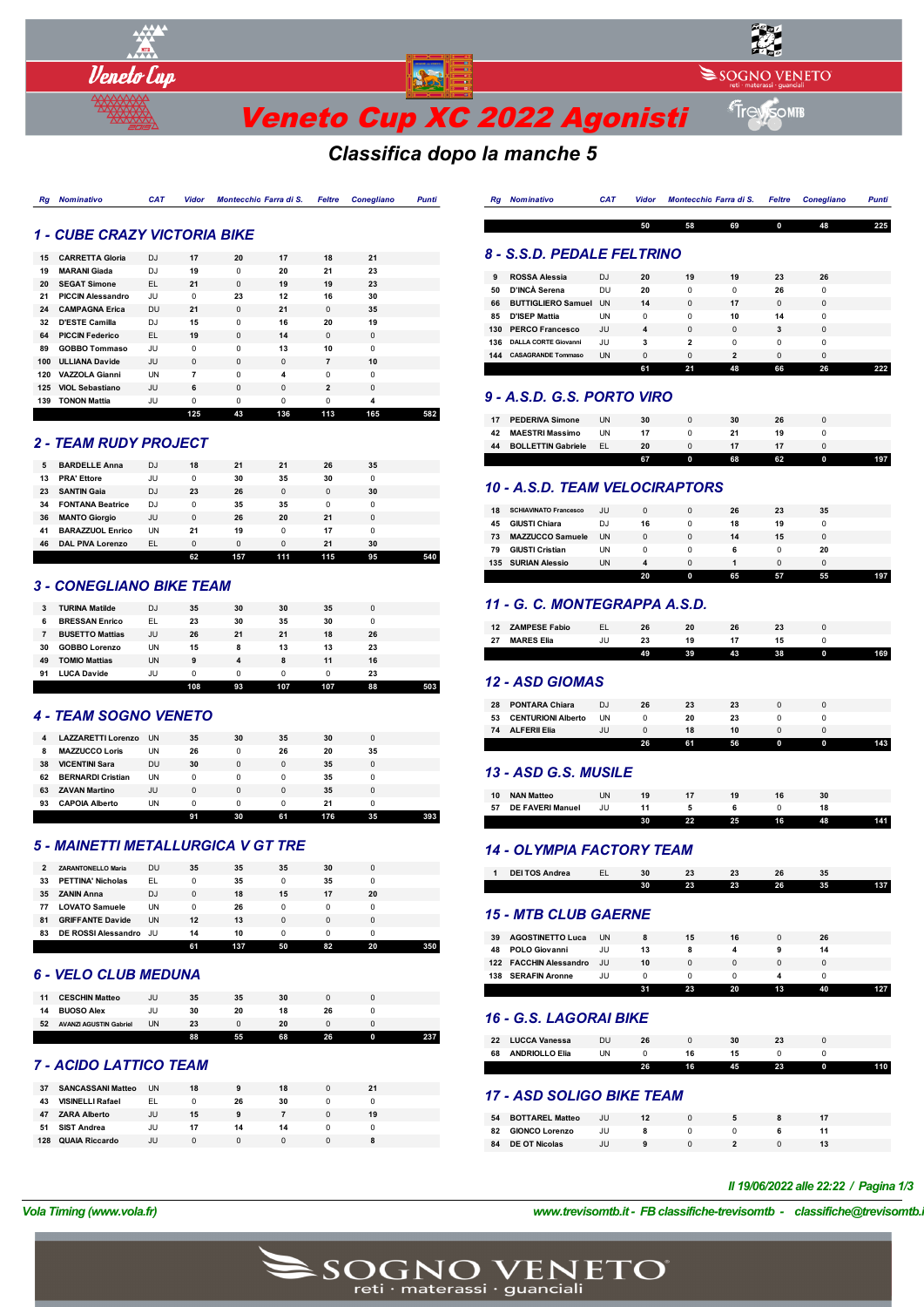*Classifica dopo la manche 5*

| <b>Nominativo</b><br>Rg                                               | <b>CAT</b>      | Vidor            |                         | Montecchio Farra di S. | <b>Feltre</b>     | <b>Conegliano</b> | <b>Punti</b> |
|-----------------------------------------------------------------------|-----------------|------------------|-------------------------|------------------------|-------------------|-------------------|--------------|
|                                                                       |                 | 29               | 0                       | 7                      | 14                | 41                | 91           |
| 18 - S.C.D. DOPLA TREVISO                                             |                 |                  |                         |                        |                   |                   |              |
| 16                                                                    |                 | 20               |                         | 15                     |                   | 21                |              |
| MANTOVAN TOMMASO Maria JU                                             |                 | 20               | 17<br>17                | 15                     | 17<br>17          | 21                | 90           |
|                                                                       |                 |                  |                         |                        |                   |                   |              |
| <b>19 - U.S. PRIMIERO A.S.D.</b>                                      |                 |                  |                         |                        |                   |                   |              |
| 67<br><b>SALVADORI Alessio</b>                                        | <b>UN</b>       | 11               | 10                      | $\mathbf 0$            | 10                | $\mathbf 0$       |              |
| 87<br><b>BETTEGA Serena</b><br>104<br><b>ESPOSITO Francesco</b>       | DU<br>JU        | 0<br>0           | 0<br>0                  | 23<br>0                | 0<br>$\mathbf 0$  | 0<br>16           |              |
| 126<br><b>INNOCENTE Samuel</b>                                        | <b>UN</b>       | 6                | $\overline{\mathbf{2}}$ | 0                      | 0                 | 0                 |              |
|                                                                       |                 | 17               | 12                      | 23                     | 10                | 16                | 78           |
| 20 - POLISPORTIVA OLTREFERSINA                                        |                 |                  |                         |                        |                   |                   |              |
| 25<br><b>MONTIBELLER Alessandra</b>                                   | DJ              | 21               | 0                       | 26                     | 30                | $\mathbf 0$       |              |
|                                                                       |                 | 21               | 0                       | 26                     | 30                | $\bf{0}$          | 77           |
|                                                                       |                 |                  |                         |                        |                   |                   |              |
| <b>21 - JAM'S BIKE TEAM BUJA</b>                                      |                 |                  |                         |                        |                   |                   |              |
| DI GASPERO Cristiano JU<br>88                                         |                 | $\mathbf 0$      | $\pmb{0}$               | 23                     | $\mathbf 0$       | $\mathbf 0$       |              |
| 95<br><b>MESTRONI Francesco UN</b><br>97<br>BISARO GABRIEL LORENZO JU |                 | 0<br>0           | 0<br>0                  | 3<br>19                | 0<br>0            | 17<br>0           |              |
| <b>ERMACORA Riccardo</b><br>124                                       | UN              | 0                | 0                       | 9                      | 0                 | 0                 |              |
| 137<br><b>PETRIS Gabriele</b>                                         | JU              | $\mathbf 0$      | 0                       | 0                      | $\mathbf 0$       | 5                 |              |
|                                                                       |                 | 0                | 0                       | 54                     | 0                 | 22                | 76           |
| <b>22 - BIKERS FOR EVER</b>                                           |                 |                  |                         |                        |                   |                   |              |
| <b>BEAN Simone</b><br>26                                              | JU              | 19               | 16                      | 9                      | 11                | 20                |              |
|                                                                       |                 | 19               | 16                      | 9                      | 11                | 20                | 75           |
| <b>23 - TEAM BIKE CASTELGOMBERTO</b>                                  |                 |                  |                         |                        |                   |                   |              |
| 58<br><b>CAMPIELLO Giacomo</b><br>65<br><b>CESTONARO Mattia</b>       | <b>UN</b><br>EL | 16<br>0          | 11<br>18                | 11<br>15               | $\mathbf 0$<br>0  | $\mathbf 0$<br>0  |              |
| 141<br><b>RASIA Riccardo</b>                                          | UN              | 0                | 3                       | 0                      | 0                 | $\mathbf 0$       |              |
|                                                                       |                 | 16               | 32                      | 26                     | 0                 | 0                 | 74           |
| 24 - A.S.D. G.S. DONI 2004                                            |                 |                  |                         |                        |                   |                   |              |
| 29<br><b>BERTO Antonia</b>                                            | <b>DU</b>       | 23               | 23                      | 26                     | $\mathbf 0$       | $\mathbf 0$       |              |
|                                                                       |                 | 23               | 23                      | 26                     | 0                 | 0                 | 72           |
|                                                                       |                 |                  |                         |                        |                   |                   |              |
| 25 - A.S.D.RAVEN TEAM                                                 |                 |                  |                         |                        |                   |                   |              |
| 92<br><b>NATALI Enrico</b>                                            | UN              | $\mathbf 0$      | 21                      | 0                      | $\mathbf 0$       | 0                 |              |
| 96<br><b>COLLINI Matteo</b>                                           | EL.             | 0                | 19                      | 0                      | 0                 | 0                 |              |
| 102<br><b>DONATI Mirko</b><br>108<br><b>DIOMEDI Federico</b>          | EL<br>UN        | $\mathbf 0$<br>0 | 16<br>14                | $\mathbf 0$<br>0       | $\mathbf 0$<br>0  | $\mathbf 0$<br>0  |              |
|                                                                       |                 | 0                | 70                      | 0                      | 0                 | 0                 | 70           |
| <b>26 - ASC KARDAUN-CARDANO</b>                                       |                 |                  |                         |                        |                   |                   |              |
| 31<br><b>PELLEGRINI Kevin</b>                                         | JU              | 21               | 13                      | 16                     | 20                | $\pmb{0}$         |              |
|                                                                       |                 | 21               | 13                      | 16                     | 20                | 0                 | 70           |
| <b>27 - BIKE CLUB 2000</b>                                            |                 |                  |                         |                        |                   |                   |              |
| 55<br><b>DANDOLO Riccardo</b>                                         | <b>UN</b>       | 10               | 5                       | 0                      | 9                 | 18                |              |
| 75<br><b>NARDIN Nicolo'</b><br>147<br><b>SANTOLIN Paride</b>          | JU<br>JU        | 5<br>0           | 4<br>$\pmb{0}$          | 1<br>0                 | 5<br>$\mathbf{1}$ | 12<br>$\mathbf 0$ |              |
|                                                                       |                 | 15               | 9                       | 1                      | 15                | 30                | 70           |
| 28 - A.S.D. S.C. PADOVANI                                             |                 |                  |                         |                        |                   |                   |              |
| 40<br>SALMISTRARO Stefano                                             | EL.             | 0                | 21                      | 21                     | 20                | $\mathbf 0$       |              |
|                                                                       |                 | 0                | 21                      | 21                     | 20                | 0                 | 62           |

#### *29 - A.S.D. MONTICELLI BIKE*

|     |                       |    | 61 |  |  |
|-----|-----------------------|----|----|--|--|
| 121 | <b>FOCCOLI Simone</b> | JU |    |  |  |
| 105 | <b>ABENI Matteo</b>   | JU | 15 |  |  |
| 61  | <b>FOCCOLI Davide</b> | UN | 35 |  |  |
|     |                       |    |    |  |  |

## *30 - G.S. STABIUZZO*

|                                |     | 19       | 0            | 23 | 0 | 15 |  |
|--------------------------------|-----|----------|--------------|----|---|----|--|
| <b>CAVALLIN Nicolo</b><br>145  | JU  |          | <sup>n</sup> |    |   |    |  |
| <b>DAL VECCHIO Yuri</b><br>117 | EL. | $\Omega$ | $\Omega$     | 12 |   |    |  |
| <b>MINUTI Elia</b><br>106      | UN  | $\Omega$ | $\Omega$     | 0  |   | 15 |  |
| <b>WINKLER Giovanni</b><br>72  | JU  | 18       | $\Omega$     | 11 |   |    |  |
|                                |     |          |              |    |   |    |  |

|     | <b>Rg</b> Nominativo | <b>CAT</b> | Vidor Montecchio Farra di S. Feltre Conegliano |  | <b>Punti</b> |  |
|-----|----------------------|------------|------------------------------------------------|--|--------------|--|
|     |                      |            |                                                |  |              |  |
| . . |                      |            |                                                |  |              |  |

## *31 - PAVAN FREE BIKE ASD*

| <b>PENZO Carlo</b><br>56                                 | <b>UN</b>       | 0        | 23               | 0                | 18               | $\Omega$               |  |
|----------------------------------------------------------|-----------------|----------|------------------|------------------|------------------|------------------------|--|
|                                                          |                 | 0        | 23               | 0                | 18               | 0                      |  |
| 32 - A.S.D. GREEN DEVILS TEAM                            |                 |          |                  |                  |                  |                        |  |
| 76<br><b>MORABITO Filippo</b>                            | <b>UN</b>       | 20       | 6                | 0                | 0                | $\pmb{0}$              |  |
| 129 MORISI Andrea                                        | JU              | 7        | 0                | 0                | 0                | 0                      |  |
| 140<br><b>TEDESCHI Marco</b>                             | <b>UN</b>       | 3<br>30  | $\mathbf 0$<br>6 | $\mathbf 0$<br>0 | $\mathbf 0$<br>0 | $\mathbf 0$<br>0       |  |
|                                                          |                 |          |                  |                  |                  |                        |  |
| 33 - CARISMA TEAM                                        |                 |          |                  |                  |                  |                        |  |
| 59<br><b>CHECUZ Alessandro</b>                           | EL              | 0<br>0   | 0<br>0           | 18<br>18         | 18<br>18         | 0<br>0                 |  |
|                                                          |                 |          |                  |                  |                  |                        |  |
| 34 - TEAM LAPIERRE - TRENTINO - ALE                      |                 |          |                  |                  |                  |                        |  |
| 60<br><b>FRUET Martino</b>                               | EL.             | 35<br>35 | 0<br>0           | 0<br>0           | 0<br>$\mathbf 0$ | $\pmb{0}$<br>0         |  |
|                                                          |                 |          |                  |                  |                  |                        |  |
| <b>35 - TEAM ALBA OROBIA BIKE ASD</b>                    |                 |          |                  |                  |                  |                        |  |
| 98<br><b>FERRARA Giorgio</b><br>110 GUZZONATO Davide     | JU<br>JU        | 0<br>0   | $\mathbf 0$<br>0 | 0<br>0           | 19<br>14         | $\pmb{0}$<br>0         |  |
|                                                          |                 | 0        | 0                | 0                | 33               | 0                      |  |
| 36 - A.S.D. S.C. REDA MOKADOR                            |                 |          |                  |                  |                  |                        |  |
| 71<br><b>TOZZI Alex</b>                                  | <b>UN</b>       | 0        | 18               | 0                | 12               | 0                      |  |
|                                                          |                 | 0        | 18               | 0                | 12               | 0                      |  |
| <b>37 - HELLAS MONTEFORTE</b>                            |                 |          |                  |                  |                  |                        |  |
| 101<br>DE GASPARI Andrea                                 | JU              | 16       | 0                | 0                | 0                | $\pmb{0}$              |  |
| 109<br><b>GIURIATO Andrea</b>                            | UN              | 0<br>16  | 7<br>7           | 7                | 0                | 0<br>0                 |  |
| 69<br><b>DAL MAS Matilde</b>                             | <b>DJ</b>       | 30<br>30 | 0<br>0           | 0<br>0           | 0<br>0           | 0<br>0                 |  |
| <b>39 - TEAM CINGOLANI</b>                               |                 |          |                  |                  |                  |                        |  |
| <b>PELLIZZARO Jessica</b><br>70                          | DE              | 0        | 30               | 0                | 0                | $\Omega$               |  |
|                                                          |                 | 0        | 30               | 0                | 0                | 0                      |  |
| <b>40 - BIKE ACADEMY RACING TEAM</b>                     |                 |          |                  |                  |                  |                        |  |
| 80<br><b>PARENTI Nicola</b>                              | EL.             | 0        | 0                | 0                | 0                | 26                     |  |
|                                                          |                 | 0        | 0                | 0                | 0                | 26                     |  |
| <b>41 - FRANCESCONI RACING</b>                           |                 |          |                  |                  |                  |                        |  |
| 78<br><b>GUERRERA Martina</b>                            | DE              | 0        | 26               | 0                | 0                | 0                      |  |
|                                                          |                 | 0        | 26               | 0                | 0                | 0                      |  |
| <b>42 - SOC. SPORT.SANFIORESE</b>                        |                 |          |                  |                  |                  |                        |  |
| <b>CAPUTO Salvatore</b><br>86                            | <b>UN</b>       | 0<br>0   | 0<br>0           | 5<br>5           | 0<br>0           | 19<br>19               |  |
|                                                          |                 |          |                  |                  |                  |                        |  |
| 43 - XCO PROJECT                                         |                 |          |                  |                  |                  |                        |  |
| 90<br><b>SCACCIAFERRO Pietro</b>                         | <b>UN</b>       | 0<br>0   | 0<br>0           | 0<br>0           | 23<br>23         | $\mathbf 0$<br>0       |  |
|                                                          |                 |          |                  |                  |                  |                        |  |
| 44 - U.C.S. OTTAVIO ZULIANI A.S.D.                       |                 |          |                  |                  |                  |                        |  |
| 111 ARTUSATO Gerardo<br>123 DE BENETTI Christian         | <b>UN</b><br>JU | 13<br>2  | 0<br>0           | 0<br>0           | 0<br>0           | $\pmb{0}$<br>7         |  |
|                                                          |                 | 15       | 0                | 0                | 0                | 7                      |  |
| 45 - TEAM OTTAVIO BOTTECCHIA                             |                 |          |                  |                  |                  |                        |  |
| 107 BIZ Leonardo                                         | JU              | 0        | $\pmb{0}$        | $\mathbf 0$      | 0                | 15                     |  |
| 134 SOMMARIVA Samuele JU                                 |                 | 0        | 0                | 0                | 0                | 6                      |  |
|                                                          |                 |          |                  |                  |                  |                        |  |
|                                                          |                 | 0        | 0                | 0                | 0                | 21                     |  |
| <b>46 - A.S.D. BANDIZIOL CYCLING TEAM</b>                |                 |          |                  |                  |                  |                        |  |
| 116 COSTANTINI Riccardo UN<br>127 DA PARE' Alessandro JU |                 | 0<br>0   | $\mathbf 0$<br>0 | 12<br>8          | 0<br>0           | $\pmb{0}$<br>$\pmb{0}$ |  |